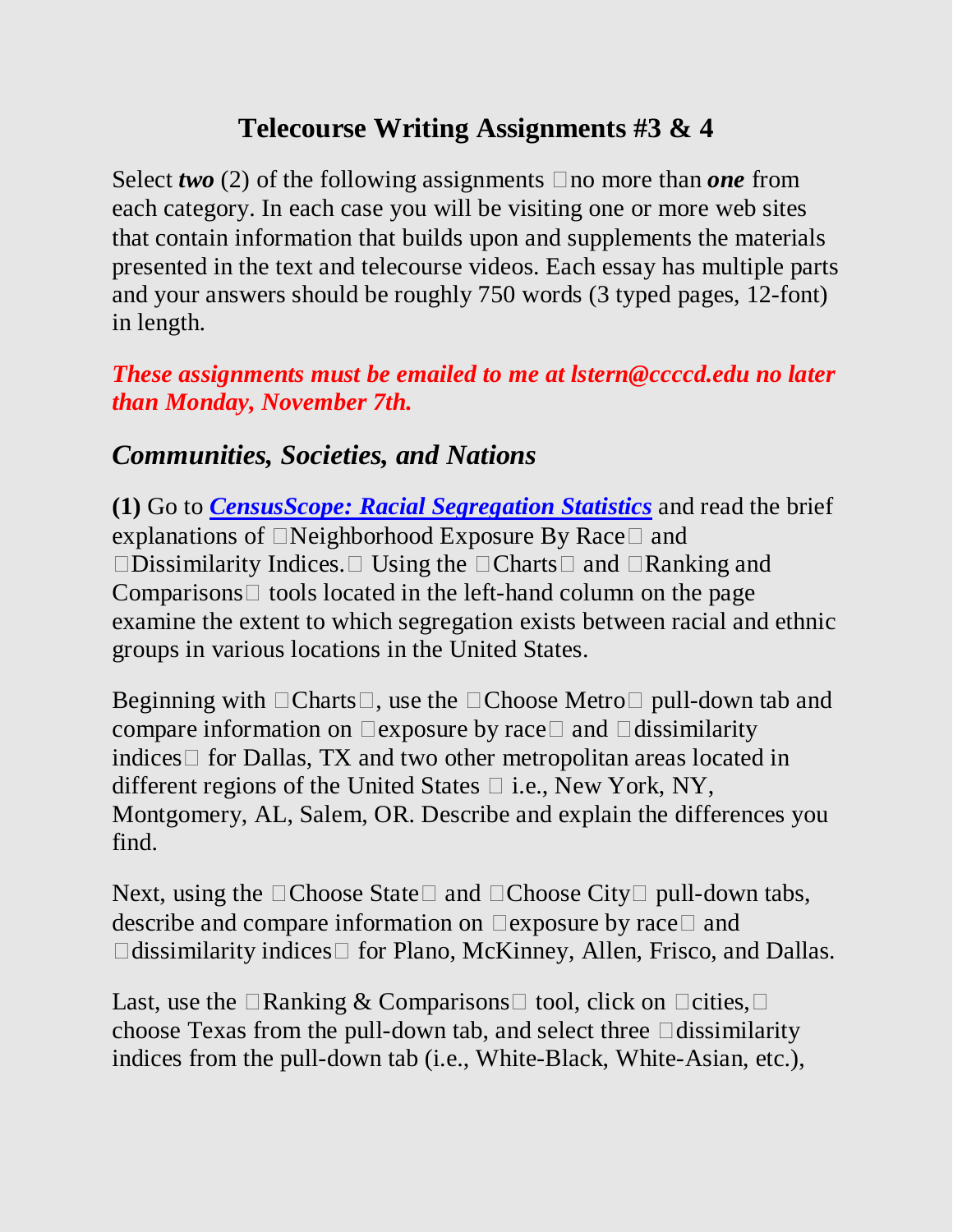and report how Plano, McKinney, Allen, Frisco, and Dallas compare to other cities in the state.

Discuss the implications of the data you have examined.

## *Social Stratification and Social Class*

**(2)** Go to Cornell University  $\Box$  **[Center for the Study of Inequality.](http://www.inequality.com/) Take** the interactive IQ  $\Box$   $\Box$  Inequality Quotient  $\Box$   $\Box$  quiz. Is there anything that surprised you? How did your score compare with those of others who have taken the test? What are the implications of the fact that the average score indicates widespread ignorance of inequality?

**(3)** About 24,000 people die every day from hunger or hunger-related causes  $\Box$  that is one person every 3.6 *seconds*. This is down from 35,000 ten years ago, and 41,000 twenty years ago. Three-fourths of the deaths are children under the age of five. Go to  $\Box$  [The Hunger Site.](http://www.thehungersite.com/)  $\Box$  Browse through this site and read about world hunger. Be certain to look at  $\Box$ Hunger & Hope in Africa $\Box$  and  $\Box$ Daily Results  $\Box$  located in the column on the left side of the page. Summarize and comment on this information. How do you account for the fact that more people  $\Box$ click $\Box$ daily on the  $\Box$  Animal Rescue Site  $\Box$  (check this site  $\Box$  it is listed at the top of the web page) than the hunger site? For additional context, go to □[How Rich Are You?](http://www.globalrichlist.com/)□

**(4)** Go to  $\Box$ Child Labor in America 1908-1912: The Photographs of [Lewis W. Hine.](http://www.historyplace.com/unitedstates/childlabor/)  $\Box$  Click on and read  $\Box$  About these Photos  $\Box$  and then view the photographs. Indicate how one  $\Box$  s social class affected one  $\Box$  s life-chances in the early 1900s. To what extent has the situation improved?

# *Gender*

**(5)** Go the website **Stonewall** and **Beyond: Lesbian and Gay [Culture,](http://www.columbia.edu/cu/lweb/eresources/exhibitions/sw25/index.html)**  $\Box$  an online exhibition at Columbia University.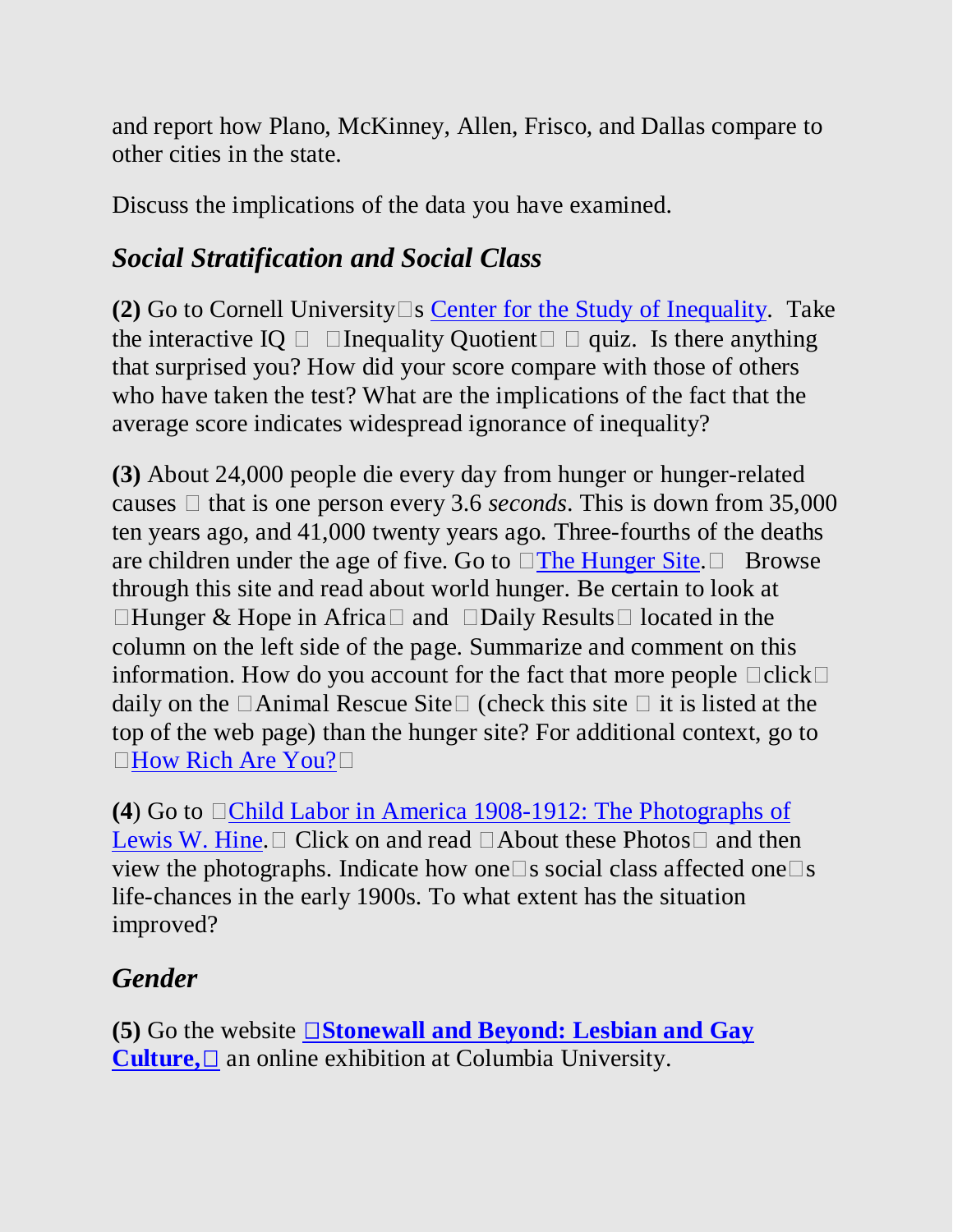Read and view exhibit cases 1-9.

Describe the events at Stonewall Inn, 1969. How was the event portrayed in the newspapers at the time (see also, Jerry Lisker,  $\Box$ Homo [Nest Raided, Queen Bees Are Stinging Mad,](http://www.yak.net/ian/stonewall.html)  $\Box$  reprinted from "The New York Daily News," July 6, 1969). How does the reporting differ and how do you account for these differences? Why does the Stonewall riot play such a prominent role on gay/lesbian history?

Historically, what changes have occurred in the views of sexuality and homosexuality? How have the images of lesbians and gays changed in popular culture? How does  $\Box$ queer  $\Box$  culture differ from mainstream gay and lesbian culture?

What are some of the gay and lesbian themes found in Hispanic literatures and culture? How do these differ from mainstream gay and lesbian culture? How is this difference explained?

**(6)** How is gender socialization affected by popular culture? Explore the history of  $\Box$  [Barbie.](http://www.nytimes.com/2004/03/30/opinion/30TUE4.html?ex=1081227600&en=14286b9062cb1443&ei=5062&partner=GOOGLE%20)  $\Box$  How has her history reflected the changes in women $\square$ s roles since she made her debut in 1959? What impact has she had in shaping the sex-roles of generations of girls? Now that she and  $\Box$ Ken $\Box$  have split, what does the future hold?

### *Race and Ethnicity*

**(7)** This exercise is designed to indicate the extent to which members of society have biases that they do not explicitly recognize. Go to the **[Implicit Association Test](http://www.understandingprejudice.org/iat/)**. Take both the race and gender tests. Each test will take approximately ten minutes. After you have finished each test a results page will appear indicating whether you have an  $\Box$ implicit $\Box$  or hidden bias and, if so, whether it is strong, moderate, or weak. More important, the results page will present a frequency distribution of all the scores of tests that have been taken by others visiting this site.